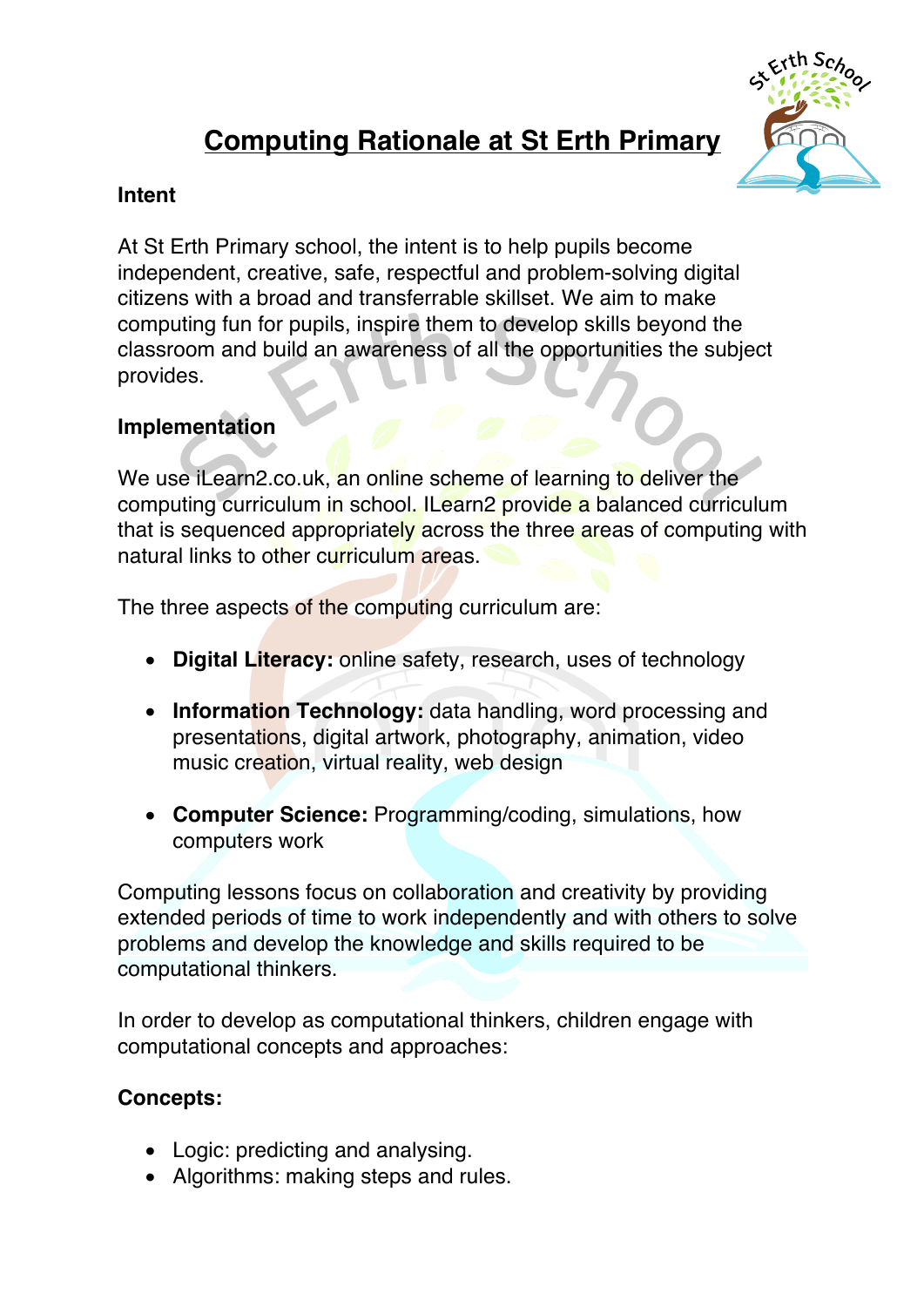- Decomposition: breaking down into parts.
- Patterns: spotting and using similarities.
- Abstraction: removing unnecessary detail.
- Evaluation: making judgements.

- Tinkering: experimenting and playing.
- Creating: designing and making.
- Debugging: fixing and finding errors.
- Persevering: keeping going.
- Collaborating: working together.

## **Approaches:**

Staying safe online is integrated into all areas of the curriculum. It is taught specifically in computing and as part of PHSE.

The whole St Erth curriculum provides pupils with many cross-curricular opportunities, helping apply computing skills across the Key Stage 1 and 2 curriculum.

#### **Impact:**

By end of Key stage 1, pupils should be taught to:

- 1) understand what algorithms are; how they are implemented as programs on digital devices; and that programs execute by following precise and unambiguous instructions
- 2) create and debug simple programs
- 3) use logical reasoning to predict the behaviour of simple programs
- 4) use technology purposefully to create, organise, store, manipulate
- - and retrieve digital content
- 5) recognise common uses of information technology beyond school
- 6) use technology safely and respectfully, keeping personal information private; identify where to go for help and support when they have concerns about content or contact on the internet or other online technologies.